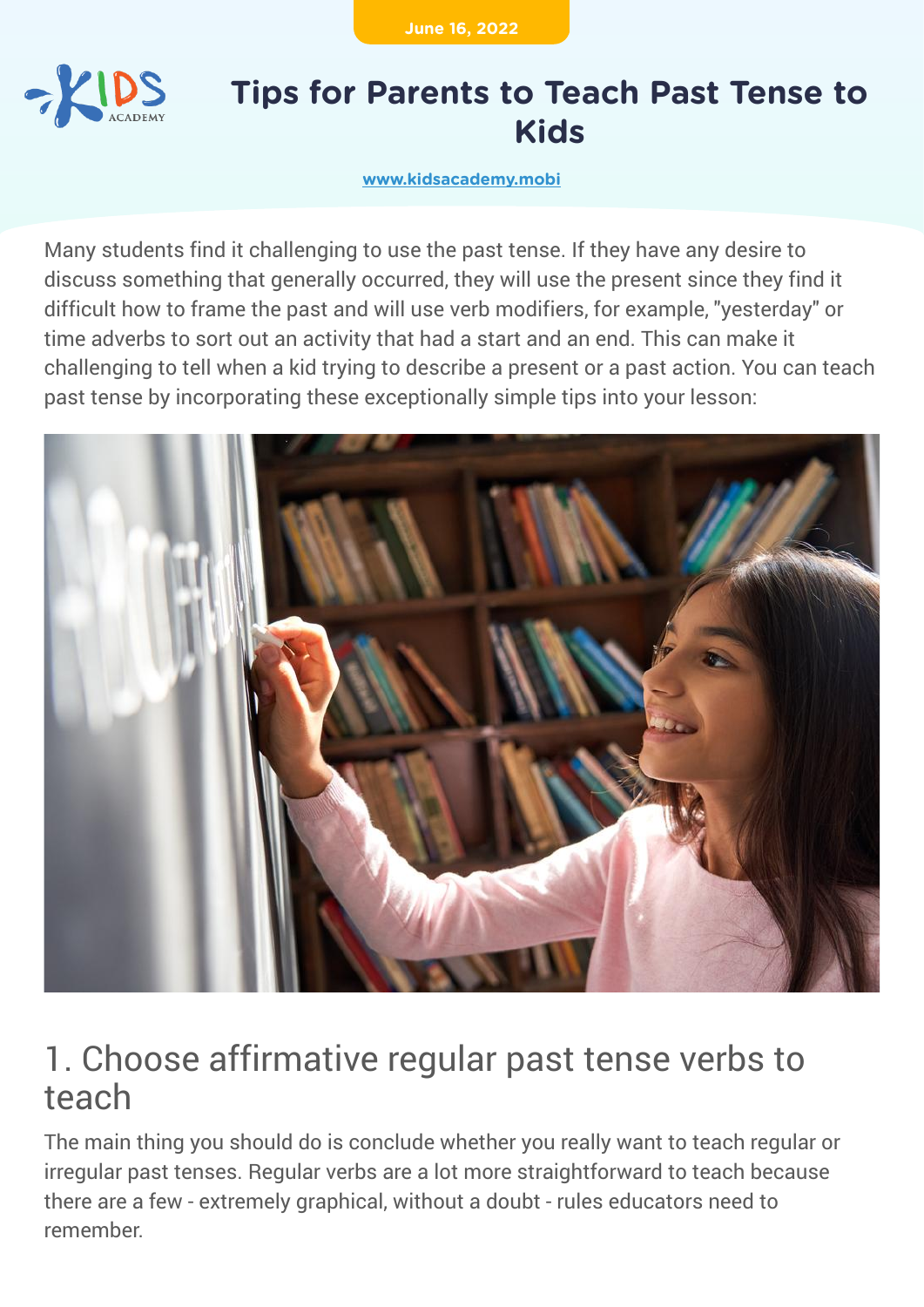Make a first attempt to use verbs nearer to the kid's current circumstance (play, talk, study) and make them down to earth. The more recognizable these verbs are to your students, the simpler will be for them to comprehend thoughts, for example, 'I play football on Sundays' versus '(but) yesterday, I played basketball'.

To teach past tense effectively, you will require pictures of a wide range of occasions; classroom exercises are perfect for this. A very useful idea would be an image of you and your students having a good time in class contrary to one of your empty classroom. They will comprehend you 'completed' the class since there are graphical components to tell them so. There should be sufficiently reasonable distinctive elements in these photos so that your kids can determine what occurred between the two activities.

## 2. Use past tense verbs as a solution to 'what happened?

Show your student a first picture in a sequence of events and describe what happened. Then, show your child the second picture and ask "What happened?" They should be able to describe the action, provided you give them enough vocabulary beforehand, that was performed, even if they don't know how to use the past tense yet. If not, you may want to go back and work on labeling actions ('today' vs. 'yesterday') before you work on the past tense of them. Repeat the correct past tense pronunciation and use, putting a lot of emphasis on the -ed ending, and tell your students that since it's something that already happened, you have to change the word. Here's how that might sound during the activity:

Teacher: Look, she is studying! (Show second picture) Oh no! What happened?

Student: Finish!

Teacher: You're right, she finished. Listen, that's something that already happened, so we're going to change it. Instead of "finish", we're going to say "finishED". Listen, she FINISHED.

Student: She finished.

Keep doing this activity until your students can appropriately use the past tense to talk about the actions that are represented.

## 3. Use past tense verbs to remember past events

Get some information about previous occasions like birthday celebrations, going out traveling, or recent holidays. While they are doing this, ensure they are using past tenses. While they are doing this, make sure they are using the past tense. If the target student forgets, you can use the same question as you did in step two by telling him that it's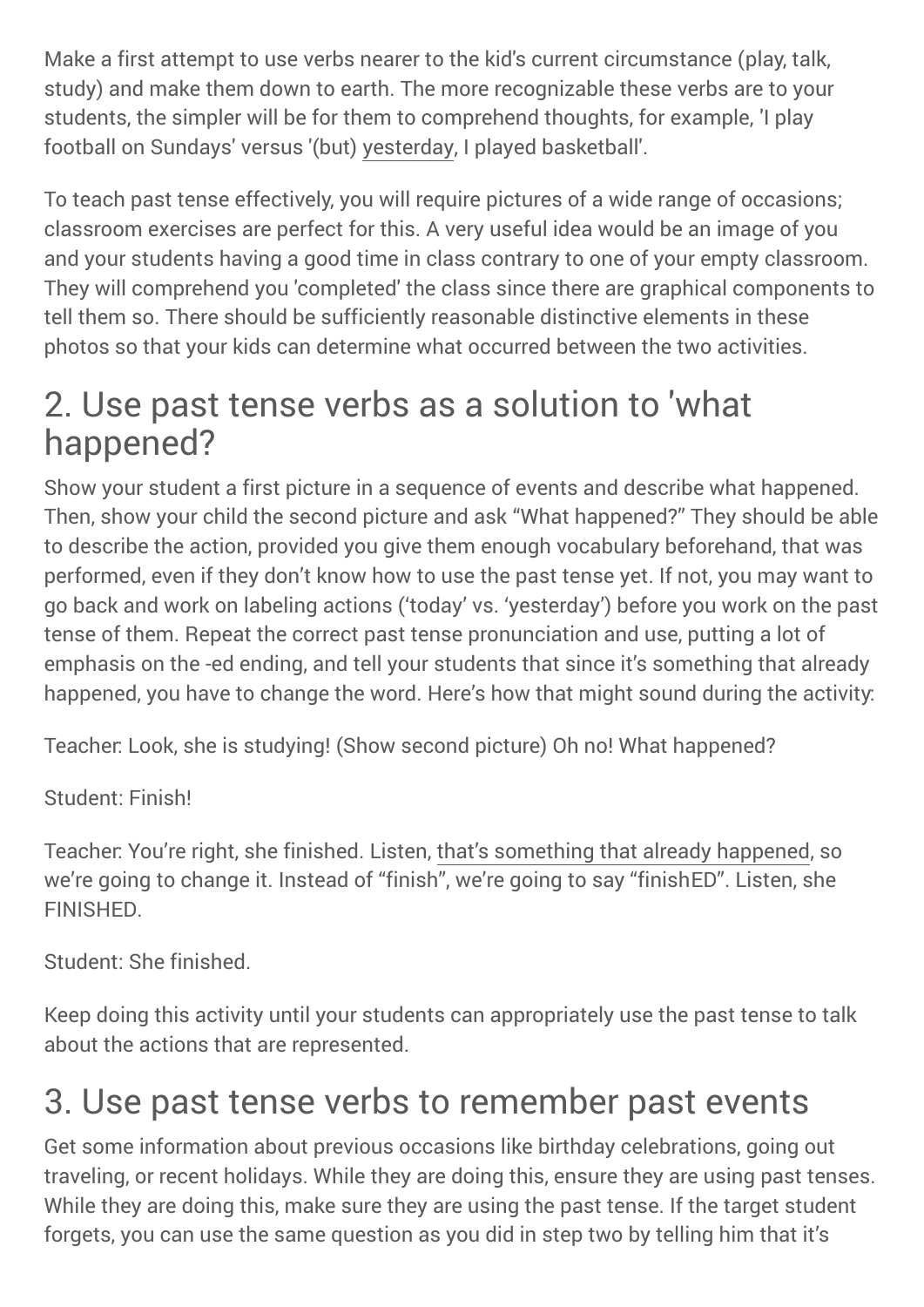something that already happened so we have to change the word. Keep doing this until your students can recall past events using the correct past tense verbs.

# 4. Use past tense verbs in conversations

Now that the idea of using the past tense when describing pictures and when recalling past events is clear for your students, the only thing rest is everyday conversation. Whenever you hear any student incorrectly use the past tense in conversation, help remind them in the same way you did in the other steps. In the long run, your students will be able to do this on their own and will not need your help anymore.

To help your student or child get the necessary practice and understanding of how to use past endings, please, have a look at these two worksheets, which can be the perfect help: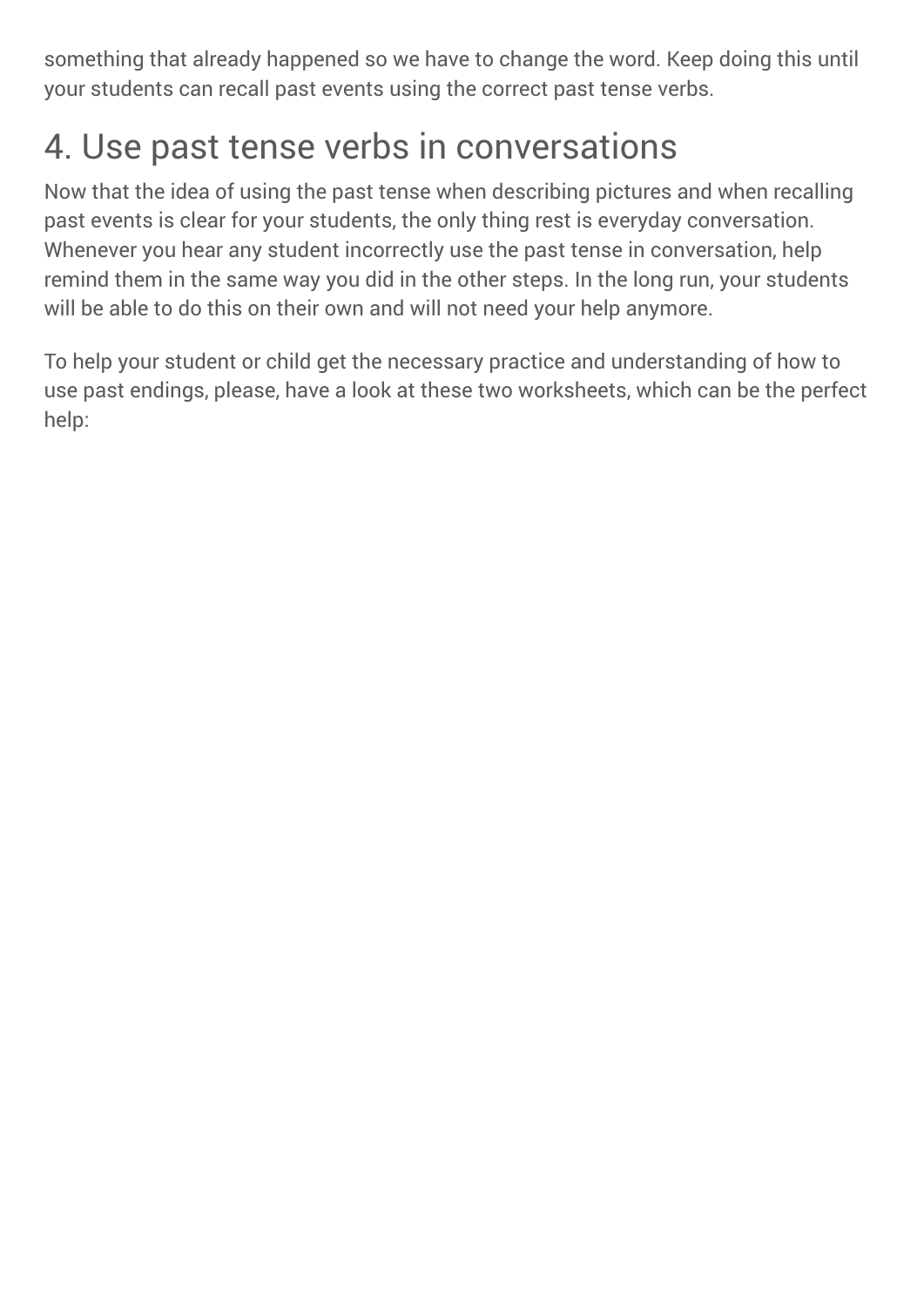